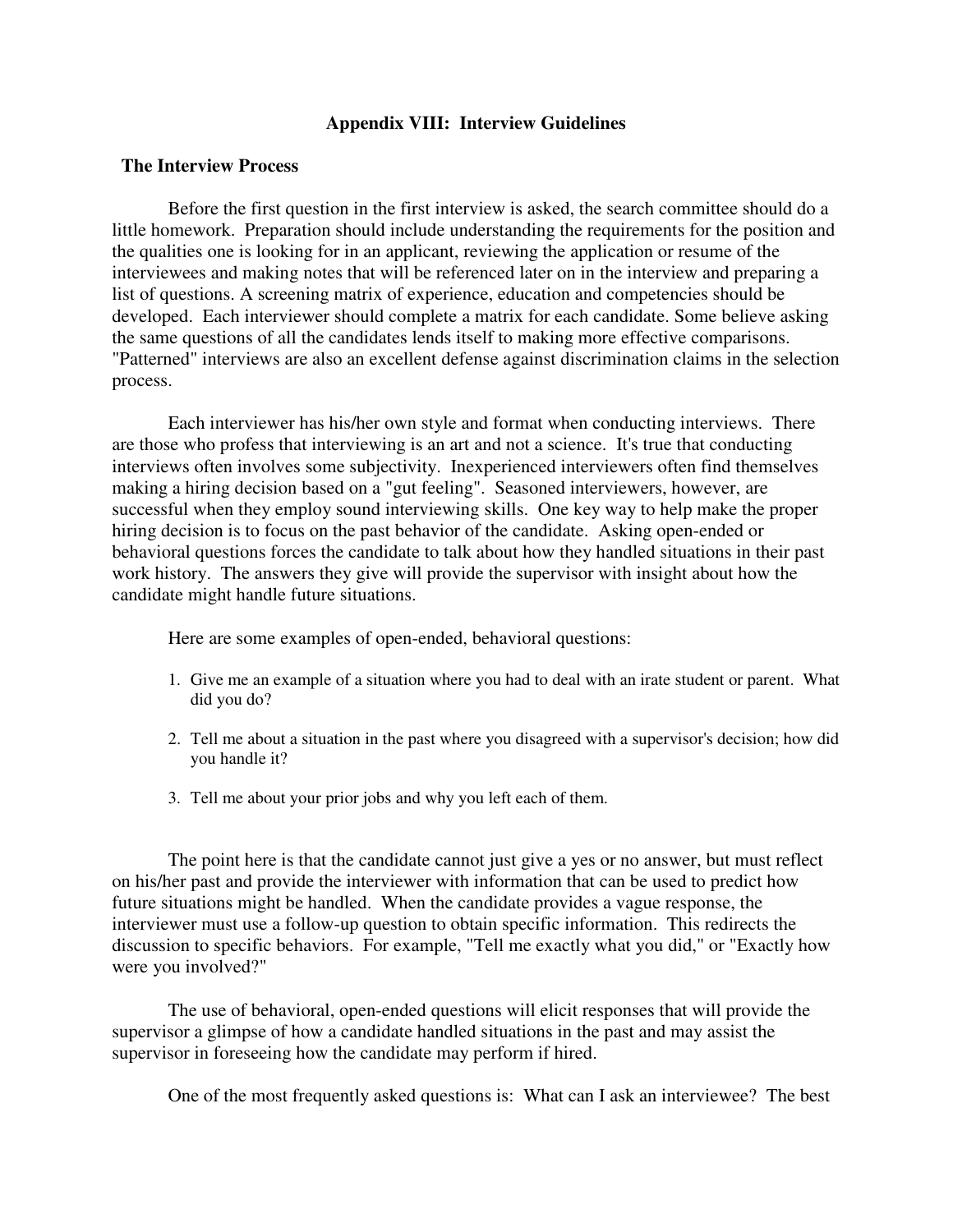answer may be: Whatever has to do with the job you are trying to fill, but one must be careful. The ever-changing world of labor law prevents employees from asking certain questions that may appear to be job related but may also infringe upon an individual's rights if they are in a protected class. Questions related to a person's race, color, sex, religion, national origin, age, disability or handicap must be avoided.

Following is a list of common mistakes in interviewing. It may be helpful to review each of these and determine if a new approach or an adjustment is necessary to improve your interviewing skills.

# **III. Common Mistakes in Interviewing**

- 1. Halo effect or a situation where one single characteristic dominates our judgment of the candidate. Note that this effect can be positive or negative.
- 2. Interviewer bias or your own attitudes and beliefs can enter into the picture and influence your hiring decision.
- 3. Failure to listen is often a problem. The interviewer should be able to generate questions that urge the candidate to talk more than the interviewer. In this case the interviewer must listen in order to make an intelligent hiring decision.
- 4. Lack of behavioral questions. Interviewers usually don't ask enough behavioral-type questions. Note that this is where you gain information on past experiences and behaviors. Also, remember that the applicant's past behavior is the best predictor of his or her future behavior. These types of questions make the interviewing process more objective and less subjective.
- 5. Illegal questions. If a question you want to ask a candidate is not related to the job, there is a good possibility it may be illegal. Stay focused on job-specific questions.
- 6. Failure to analyze the job vacancy. It is highly unlikely that you will find a truly successful candidate when you, yourself do not fully understand the job. How can you possibly fill a vacancy without a thorough understanding of what is involved?
- 7. Misleading the candidate. If this happens on a conscious level you are truly aware that you are misleading - then your chances of retaining the candidate you selected may be slim. By misleading the candidate you may bring him/her "on board" but the real question is for how long?
- 8. Making a premature commitment. Similar to misleading the candidate, you shouldn't make promises if you can't deliver. Don't commit yourself to anything until you can thoroughly analyze the situation and obtain input from Human Resources.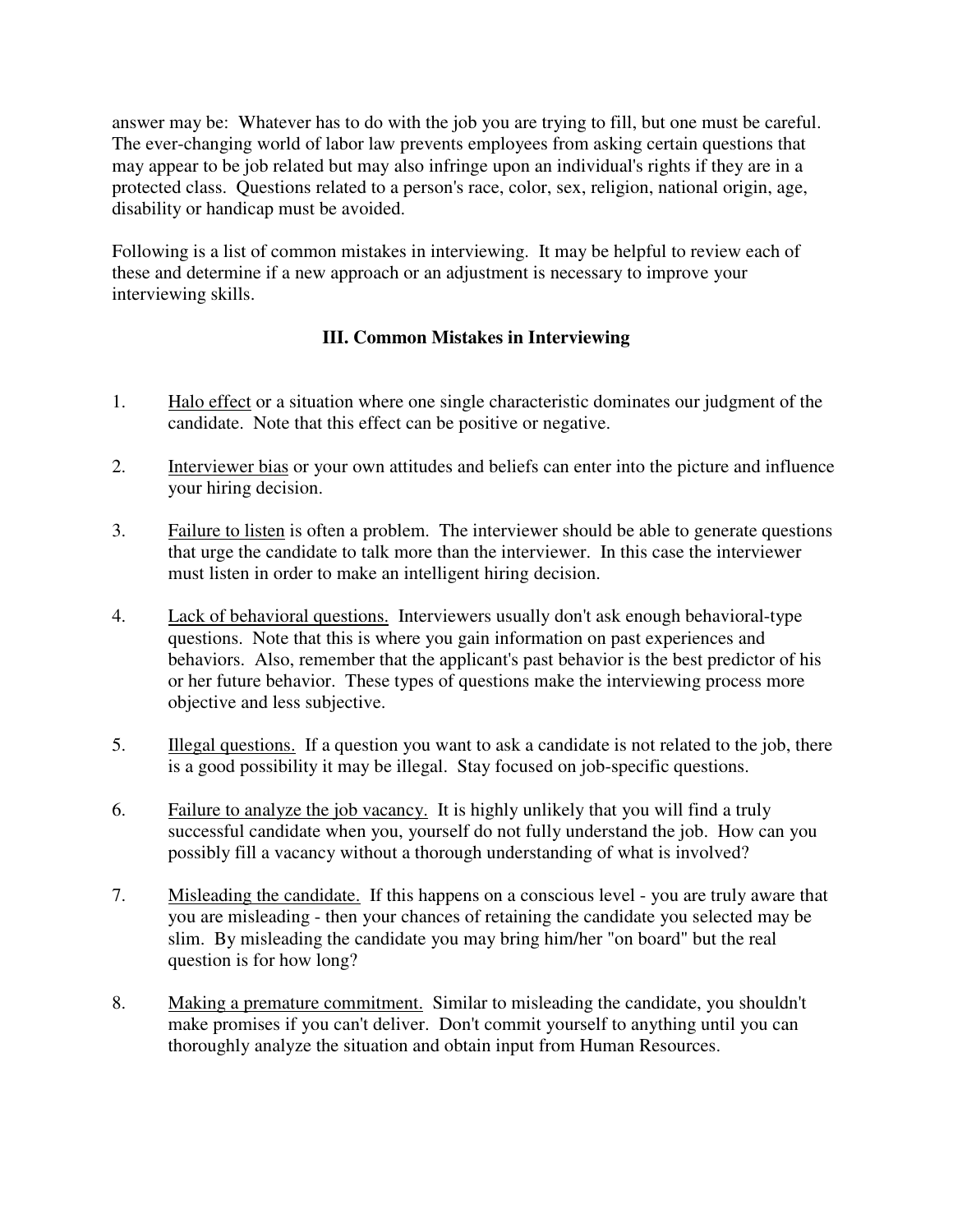### **IV. Avoiding Lawsuits**

An interviewer making a hiring decision must be able to explain the factors that led to that decision. It is important to be aware that anything and everything an interviewer has written or said can be probed or questioned in a discrimination claim.

Following are some suggestions that an interviewer should consider:

- 1. Remember to focus on job-related questions during the interview. If you cannot ask a question that is "job-related," then it doesn't belong in an interview.
- 2. Remember to take notes but be cautious some notes such as "nice girl" or "mature" can support age or sex discrimination.
- 3. Don't offer reasons of rejection. Instead, if pressed, you can offer "We selected those we thought would best meet our current need."
- 4. Remember to be consistent in your application of job requirements/skills.
- 5. Avoid asking questions about marital status. Married? Engaged? Divorced?
- 6. Do not ask someone's age, what year they graduated high school or college.
- 7. Avoid questions dealing with a person's color, sex, religion, or national origin.
- 8. Do not ask an applicant how many children he/she has, who will care for them, or if the applicant plans on having children.

As a result of the Americans with Disabilities Act, and the Rehabilitation Act of 1973, inquiries pertaining to a disability or handicap are not permitted. They include but are not limited to the following:

- 1. Do not ask whether an applicant ever filed a workers' compensation claim.
- 2. Do not ask about an applicant's past drug or alcohol use. (You may ask about current drug or alcohol use.)
- 3. Do not ask how many days the applicant was absent from work last year because of illness.
- 4. Do not ask whether the applicant has any serious illnesses, back problems, mental illness, etc.
- 5. Do not ask whether the individual has a spouse, child or other family members with disabilities. If an individual has an obvious disability (such as a missing limb, or the person uses a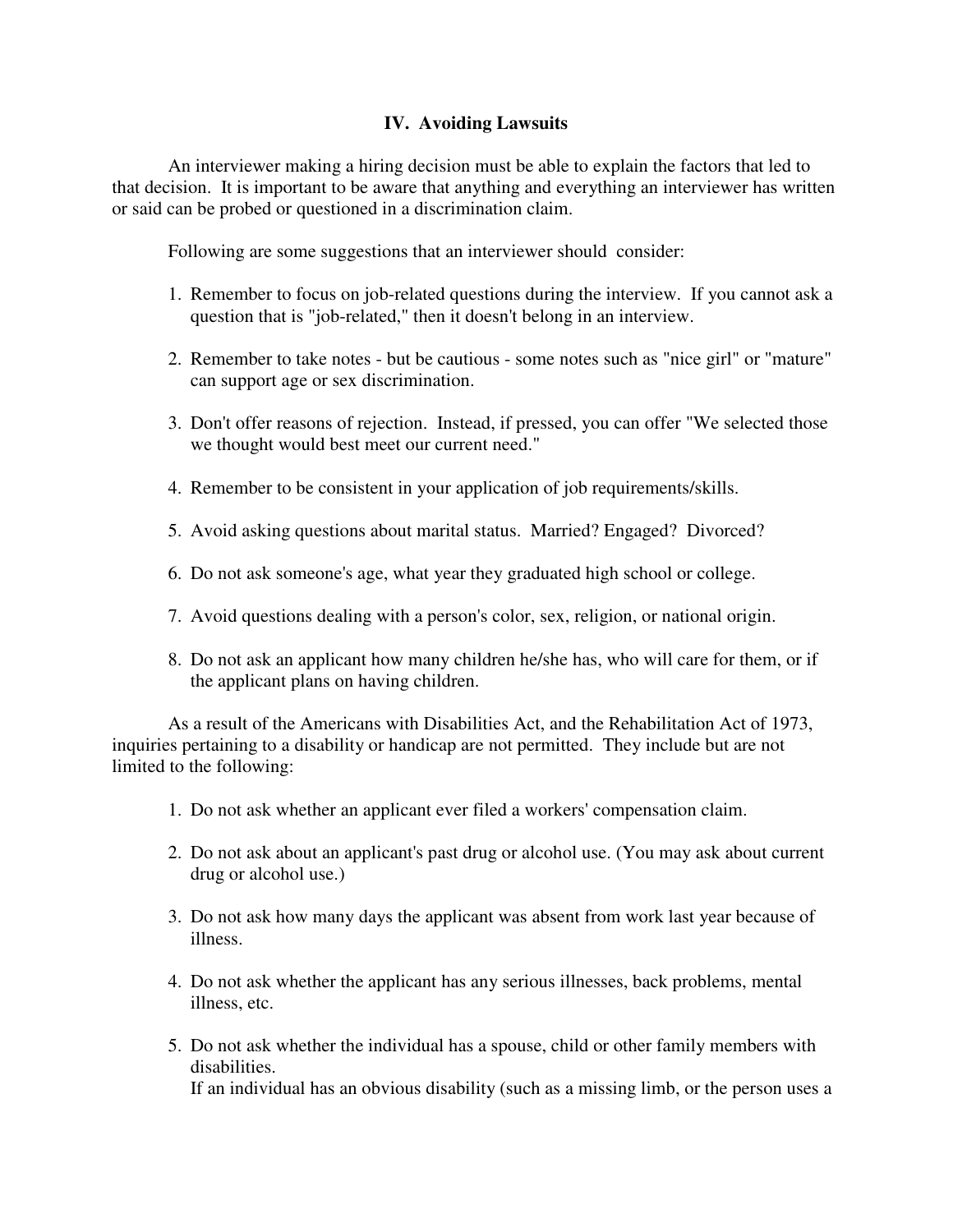wheelchair),

- (A) Do not ask how the individual became disabled.
- (B) Do not ask about the severity of the disability.
- (C) Do not comment in any way on the person's physical condition.

Questions you may ask include but are not limited to:

- 1. You can ask about the individual's ability to perform essential job functions.
- 2. You may ask about current use of illegal drugs or current alcohol use.
- 3. You may ask about an applicant's attendance at prior jobs, if the question is limited to days off or number of days late for any reason, and is not limited to days missed due to illness.
- 4. You may ask whether the individual has ever been involved in an accident on the job that injured co-workers or members of the public.
- 5. You may state the department's standard for attendance.

## **V. Sampling of Interview Questions**

The following is a list of questions which may prove helpful in conducting interviews:

- 1. Please describe the most serious challenge you faced in the classroom and how you managed that challenge. How would you change your approach if the situation presented itself today?
- 2. How do you deal with the heterogeneity of a classroom population? Give specific examples of your most successful, and your least successful approaches.
- 3. Assume that we are students and you wish to recruit us into your scholarly team for undergraduate research. We are leaving class and you have one minute to attract us to you team.
- 4. Imagine yourself as a University of Scranton faculty member three years into your tenure. Describe a typical week in your life and what you have accomplished to date.
- 5. Where will you submit your first University of Scranton grant application and what will be the title?